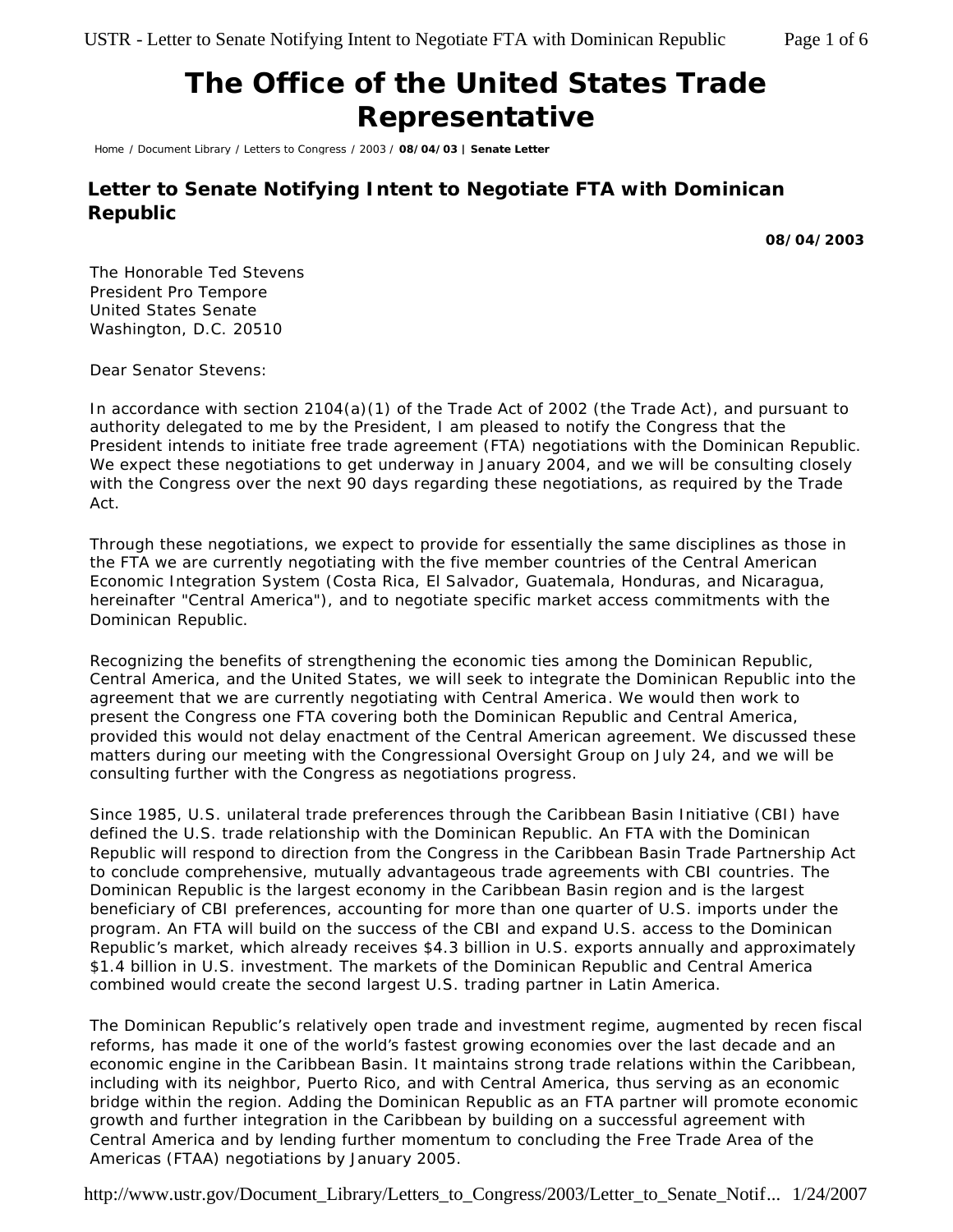An FTA will also build on the progress we have made through our bilateral Trade and Investment Council over the last year, where the Dominican Republic has made important efforts to resolve bilateral trade and investment issues. Through this process, the Dominican Republic has become a reliable trade partner in the region and also has worked closely with us to advance common objectives in the World Trade Organization (WTO) and FTAA negotiations. In the course of negotiating an FTA, we intend to pursue further cooperation with the Dominican Republic that will support the U.S. objective of expanding multilateral trade liberalization.

Moreover, an FTA with the Dominican Republic will foster economic growth and create higher paying jobs in the United States by further reducing and eliminating barriers to trade and investment between the Dominican Republic and the United States. For example, an FTA negotiation would enable us to continue to address remaining market access impediments in the Dominican Republic, such as tariffs on agricultural goods, restrictive import licensing practices, inadequate protection of intellectual property rights, in particular for cable broadcasts, and restrictions that the Dominican Republic imposes on U.S. firms to its services market.

An FTA with the Dominican Republic will also enhance our efforts to strengthen democracy and support for fundamental values in the region, such as respect for internationally recognized worker rights and the elimination of the worst forms of child labor, greater respect for the rule of law, sustainable development, and accountable institutions of governance. Strong anti-corruption and transparency requirements in the FTA will help combat corruption.

U.S. industry and agricultural community support for FTA negotiations with the Dominican Republic is strong. The Dominican Republic is an important market for U.S. agricultural, fish, and forestry products, with exports valued at \$625 million in 2002. The Dominican Republic is the eighth largest market for U.S. exports of corn, and the fifth largest market for U.S. soybean meal. The textile and apparel sectors in the United States and the Dominican Republic are highly integrated, with over \$3 billion in two-way trade in 2002. The Dominican Republic imports a substantial amount of U.S. manufactured products, including plastics, electronics, and telecommunications equipment.

Initial consultations with the Congressional Oversight Group and other Members of Congress regarding FTA negotiations with the Dominican Republic have been positive, and we believe that there is broad bipartisan interest in such an agreement. The Administration will continue to consult closely with the Congress, including the Congressional Oversight Group.

Consistent with the Administration's notification regarding FTA negotiations with Central America, our specific objectives for negotiations with the Dominican Republic are as follows:

· *Trade in Goods*:

- Seek to eliminate tariffs and other duties and charges on trade between the Dominican Republic and the United States on the broadest possible basis, subject to reasonable adjustment periods for import-sensitive products.

- Seek to eliminate non-tariff barriers in the Dominican Republic to U.S. exports, including licensing barriers on agricultural products, restrictive administration of tariff -rate quotas, unjustified trade restrictions that affect new U.S. technologies, and other trade restrictive measures that U.S. exporters identify.

- Seek to eliminate government practices that adversely affect U.S. exports of perishable or cyclical agricultural products, while improving U.S. import relief mechanisms as appropriate.

- Pursue a mechanism with the Dominican Republic that will support achieving the U.S. objective in the WTO negotiations of eliminating all export subsidies on agricultural products, and in the FTAA negotiations of eliminating agricultural export subsidies on trade in the Hemisphere, while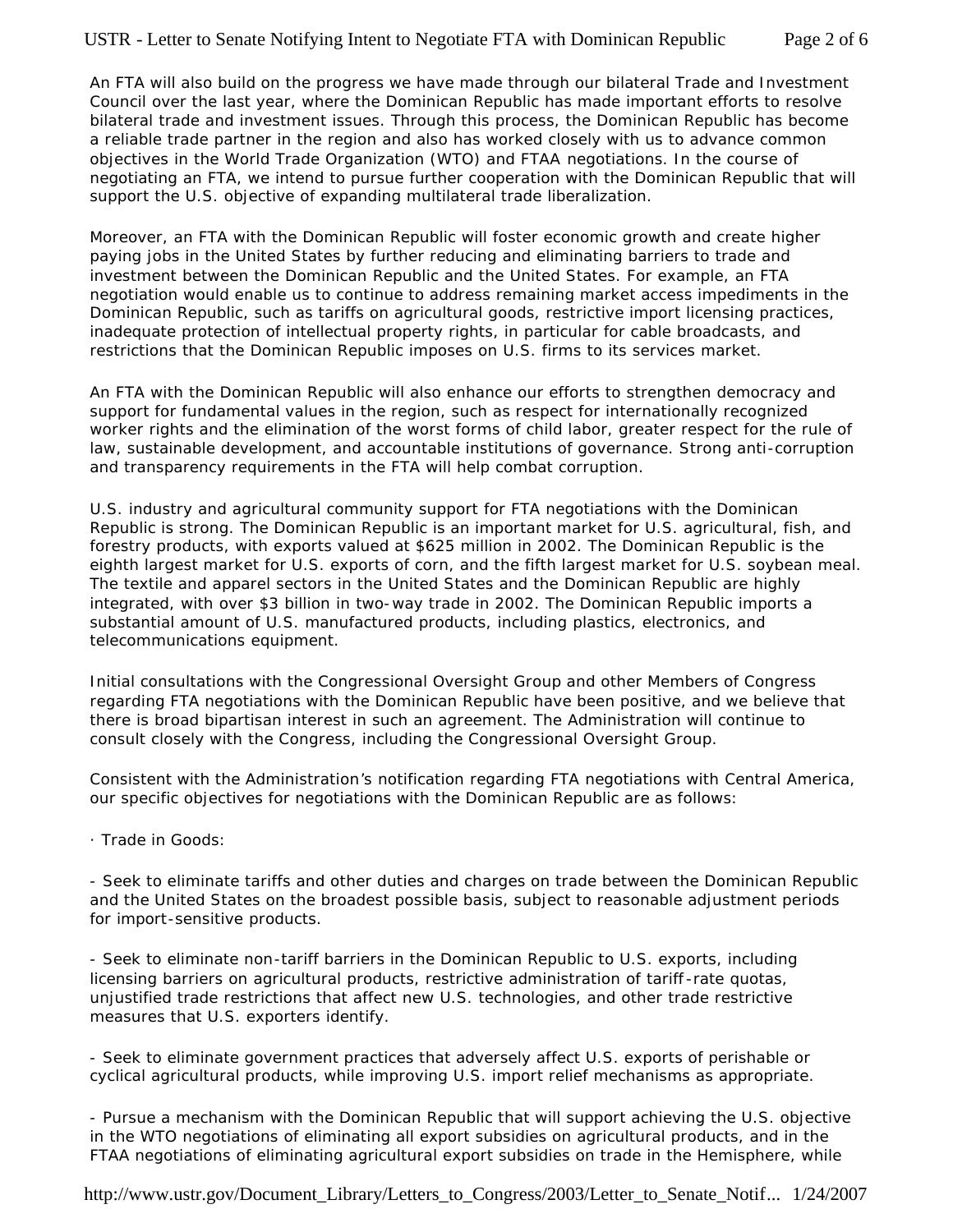maintaining the right to provide *bona fide* food aid and preserving U.S. agricultural market development and export credit programs.

- Pursue fully reciprocal access to the Dominican Republic's market for U.S. textile and apparel products.

· *Customs Matters, Rules of Origin, and Enforcement Cooperation*:

- Seek rules to require that the Dominican Republic's customs operations are conducted with transparency, efficiency, and predictability, and that customs laws, regulations, decisions, and rulings are not applied in a manner that would create unwarranted procedural obstacles to international trade.

- Seek rules of origin, procedures for applying these rules, and provisions to address circumvention matters that will ensure that preferential duty rates under an FTA with the Dominican Republic apply only to goods eligible to receive such treatment, without creating unnecessary obstacles to trade.

- Seek terms for cooperative efforts with the Dominican Republic regarding enforcement of customs and related issues, including trade in textiles and apparel.

· *Sanitary and Phytosanitary (SPS) Measures*:

- Seek to have the Dominican Republic reaffirm its WTO commitments on SPS measures and eliminate any unjustified SPS restrictions.

- Seek to strengthen collaboration with the Dominican Republic in implementing the WTO SPS Agreement and to enhance cooperation with the Dominican Republic in relevant international bodies on developing international SPS standards, guidelines, and recommendations.

· *Technical Barriers to Trade (TBT)*:

- Seek to have the Dominican Republic reaffirm its WTO TBT commitments and eliminate any unjustified TBT measures.

- Seek to strengthen collaboration with the Dominican Republic in implementing the WTO TBT Agreement and create a procedure for exchanging information with the Dominican Republic on TBT-related issues.

## · *Intellectual Property Rights*:

- Seek to establish standards to be applied in the Dominican Republic that build on the foundations established in the WTO Agreement on Trade-Related Aspects of Intellectual Property Rights and other international intellectual property agreements, such as the World Intellectual Property Organization (WIPO) Copyright Treaty, the WIPO Performances and Phonograms Treaty, and the Patent Cooperation Treaty.

- In areas such as patent protection and protection of undisclosed information, seek to have the Dominican Republic apply levels of protection and practices more in line with U.S. law and practices, including appropriate flexibility.

- Seek to strengthen the Dominican Republic's procedures to enforce intellectual property rights, such as by ensuring that Dominican authorities seize suspected pirated and counterfeit goods, equipment used to make such goods or to transmit pirated goods, and documentary evidence.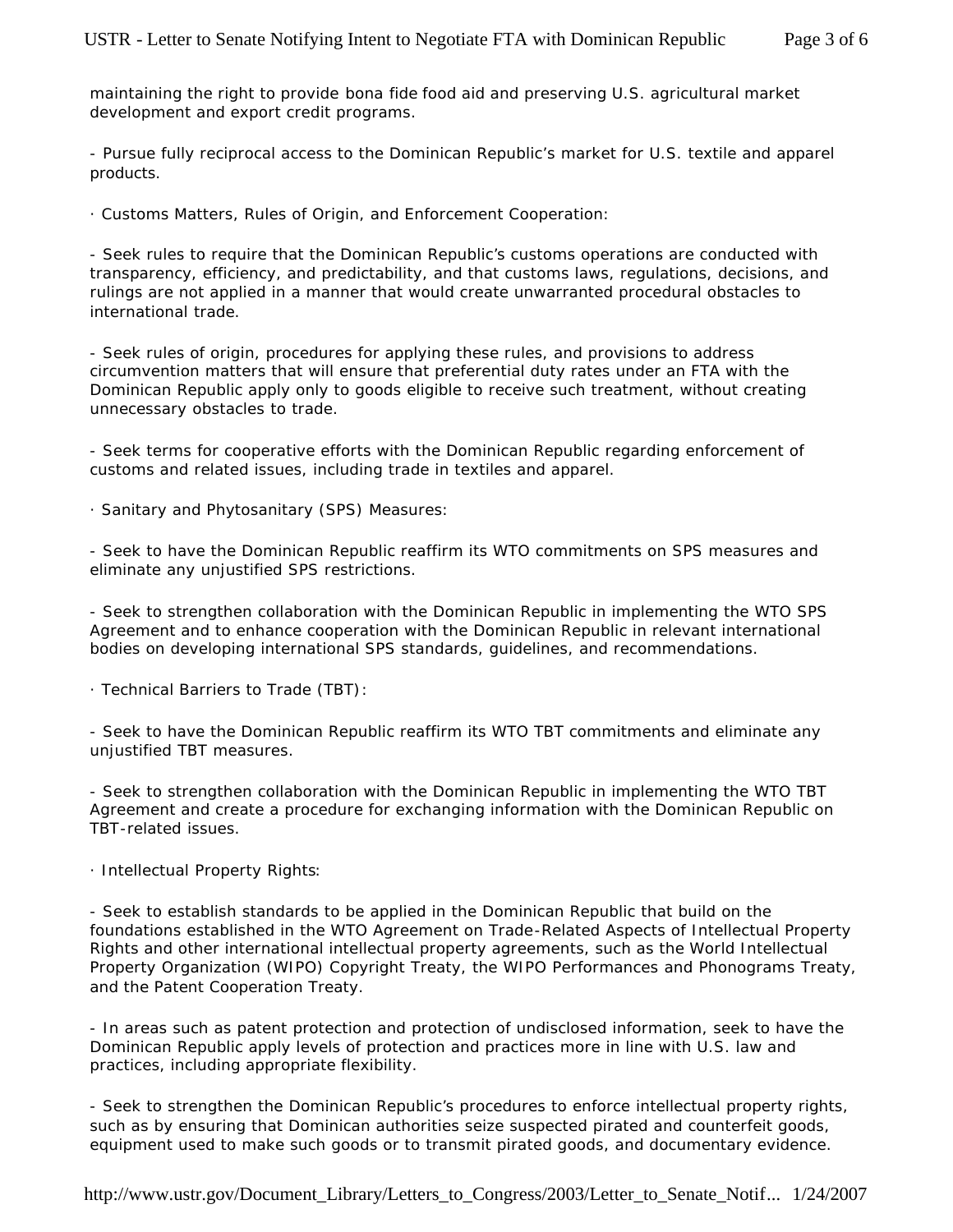- Seek to strengthen measures in the Dominican Republic that provide for compensation of right holders for infringements of intellectual property rights and to provide for criminal penalties under Dominican law that are sufficient to have a deterrent effect on piracy and counterfeiting.

## · *Trade in Services*:

- Pursue disciplines to address discriminatory and other barriers to trade in the Dominican Republic's services markets. Pursue a comprehensive approach to market access, including any necessary improvements in access to the telecommunications, financial services, energy, and other sectors.

- Seek improved transparency and predictability of Dominican regulatory procedure, specialized disciplines for financial services, and additional disciplines for telecommunication services and other sectors as necessary.

· *Investment*:

- Seek to establish rules that reduce or eliminate artificial or trade-distorting barriers to U.S. investment in the Dominican Republic, while ensuring that Dominican investors in the United States are not accorded greater substantive rights with respect to investment protections than U.S. investors in the United States, and to secure for U.S. investors in the Dominican Republic important rights comparable to those that would be available under U.S. legal principles and practice.

- Seek to ensure that U.S. investors receive treatment as favorable as that accorded to domestic or other foreign investors in the Dominican Republic and to address unjustified barriers to the establishment and operation of U.S. investments in the Dominican Republic. Provide procedures to resolve disputes between U.S. investors and the Dominican Republic that are in keeping with the trade promotion authority goals of being expeditious, fair, and transparent.

· *Electronic Commerce*:

- Seek to affirm that the Dominican Republic will allow U.S. goods and services to be delivered electronically to its market and to ensure that the Dominican Republic does not apply customs duties to digital products or unjustifiably discriminate among products delivered electronically.

· *Government Procurement*:

- Seek to establish rules requiring government procurement procedures and practices in the Dominican Republic to be fair, transparent, and predictable for suppliers of U.S. goods and services that seek to do business with the Dominican Republic.

- Seek to expand access for U.S. goods and services to the Dominican Republic's government procurement market.

· *Transparency/Anti-Corruption/Regulatory Reform*:

- Seek to make the Dominican Republic's administration of its trade regime more transparent, and pursue rules that will permit timely and meaningful public comment before the Dominican Republic adopts trade-related measures.

- Seek to ensure that the Dominican Republic applies high standards prohibiting corrupt practices affecting international trade and enforces such prohibitions.

· *Trade Remedies*:

http://www.ustr.gov/Document\_Library/Letters\_to\_Congress/2003/Letter\_to\_Senate\_Notif... 1/24/2007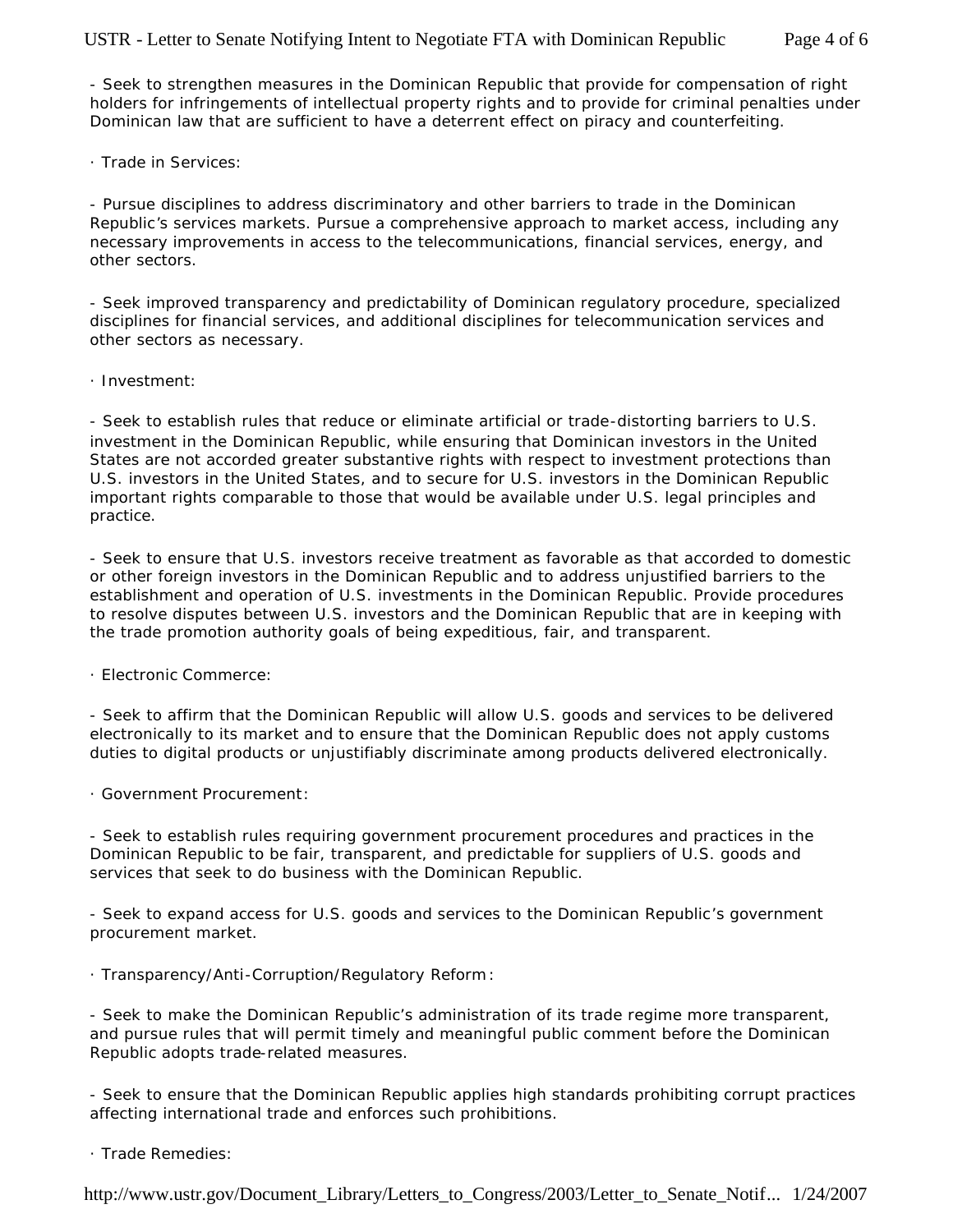- Provide a safeguard mechanism during the transition period to allow a temporary revocation of tariff preferences if increased imports from the Dominican Republic are a substantial cause of serious injury or threat of serious injury to the domestic industry.

- Make no changes in U.S. antidumping and countervailing duty laws.

· *Environment*:

- Seek to promote trade and environment policies that are mutually supportive.

- Seek an appropriate commitment by the Dominican Republic to effectively enforce its environmental laws.

- Establish that the Dominican Republic will strive to ensure that it will not, as an encouragement for trade or investment, weaken or reduce the protections provided for in its environmental laws.

- Help the Dominican Republic strengthen its capacity to protect the environment through the promotion of sustainable development, such as by establishing consultative mechanisms.

· *Labor, including Child Labor*:

- Seek an appropriate commitment by the Dominican Republic to effectively enforce its labor laws.

- Establish that the Dominican Republic will strive to ensure that it will not, as an encouragement for trade or investment, weaken or reduce the protections provided for in its labor laws.

- Based upon a review and analysis of its labor law and practices, establish procedures for consultations and cooperative activities with the Dominican Republic to strengthen its capacity to promote respect for core labor standards, including compliance with ILO Convention 182 on the worst forms of child labor, building on technical assistance programs administered by the U.S. Department of Labor.

· *State-to-State Dispute Settlement*:

- Encourage the early identification and settlement of disputes through consultation.

- Seek to establish fair, transparent, timely, and effective procedures to settle disputes arising under the agreement.

In addition, the FTA will take into account other legitimate U.S. objectives including, but not limited to, the protection of legitimate health, safety, environment, essential security, and consumer interests.

We are committed to concluding these negotiations with timely and substantive results for U.S. workers, consumers, businesses, and farmers and will pursue these specific objectives, keeping in mind the overall and principal U.S. negotiating objectives and priorities that the Congress has identified. We look forward to continuing to work with the Congress as negotiations with the Dominican Republic begin, and we commit to work with you as we bring them to a successful conclusion.

Sincerely,

Robert B. Zoellick